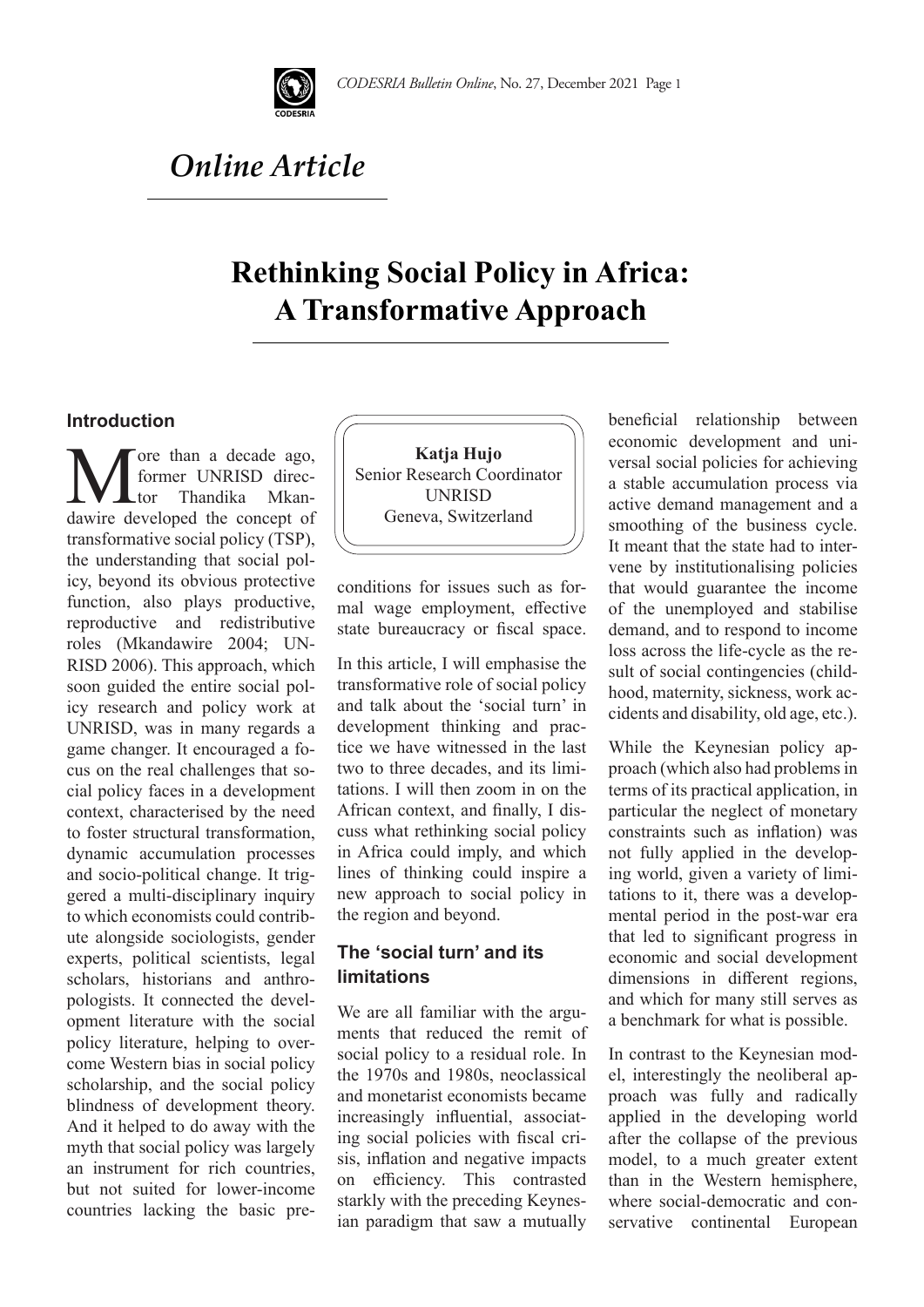welfare regimes, to use the Esping-Anderson classification (Esping-Anderson 1990), demonstrated greater path dependency, resisting the dismantling of state-led development for a longer period.

The policy recommendations and conditionalities of the neoliberal turn in development and social policy were expenditure cuts, privatisation of social protection systems and a general shift towards social funds, safety nets and marketbased schemes. Trade as well as financial and capital markets were liberalised and deregulated at a global scale, but the expected economic miracles did not materialise, the social costs of stabilisation and structural adjustment policies (SAPs) were huge, and the discussion about what role social policy had to play within the development process remained contested (Mkandawire and Soludo 1999; Adesina 2004; 2010).

Two developments in over four decades of neoliberal practices had a major impact on the policy debate: the afore-mentioned disappointing results of the model in terms of social development, as well as the wave of economic and financial crises that started in the late 1980s, continued in the 1990s and culminated in the global economic and financial crisis in 2008 (Hujo 2005).

According to Polanyi's double movement theory, after the *laissez-faire* and free market euphoria came the counter-movement demanding protection against adverse market effects (Polanyi 1978 [1944]). UNRISD has labelled this latest comeback of social policy in the international development discourse the 'social turn', defined in its 2016 flagship report as a 'combination of shifts in ideas and policies that has reasserted social issues in development agendas' (UNRISD 2016: 34). The need to re-establish a comprehensive definition of social policy had been articulated in the late 1980s, but the social turn got its real drive internationally through the World Summit for Social Development of 1995, held in Copenhagen.

The Copenhagen summit suggested a more integrated approach, which would link poverty reduction with social inclusion and employment creation as an alternative to the neoliberal model. Participants also rejected the trickle-down assumptions that link liberalisation to a virtuous circle of growth, employment generation and poverty reduction, as well as the notion that the key social function of governments should be restricted to the provision of safety nets.

Since the turn of the millennium in particular, the need for a more proactive approach to eradicate poverty, reduce inequality and protect people against risks associated with market economies, and social contingencies across the life-cycle, has gained currency. Global social policy agendas that were designed in that period, such as the Millennium Development Goals, Education and Health for all initiatives, or the ILO Social Protection Floor Recommendation No. 202, are further examples of this growing recognition (UNRISD 2016).

In practice, however, the social turn had severe shortcomings. Several of the key instruments and interventions promoted by the international donor community did very little against the drivers of social exclusion and economic stagnation (which was the result of designing policies based on a protective or welfarist approach, neglecting production and other functions of social policy). Far from being transformative, they have reproduced the problems they were meant to address. This was mainly the result of endorsing rather than questioning mainstream orthodox economic recipes such as austerity or privatisation and ignoring unequal power relations.

Another prominent example of the shortcomings of the contemporary social turn is the uncritical promotion of conditional cash transfer (CCT) and public works programmes, which often narrowly target specific populations or provide minimal benefits for a limited time period without providing a long-term solution to chronic poverty and the absence of comprehensive social protection systems.

### **Social policy in the African context**

Social policy varies according to the political and economic models that prevail in a specific country and during a specific historical period. And while there is a certain path dependency, or continuity, associated with welfare regimes, social policy also evolves in response to different external and internal challenges and risks, or opportunities (Hujo and Yi 2016).

The global economic crisis that started in 2008 clearly highlighted the new global political and economic context in which these risks and challenges unfold: globalisation and financialisation; persistent poverty and rising inequality; technological progress coupled with a growing technological divide; postindustrial demographic change; and the rise of the service sector, characterised by the sharp contrast between sophisticated services relying on new technologies and highly skilled labour, and a growing number of poor service providers struggling for a livelihood in the informal economy. These changes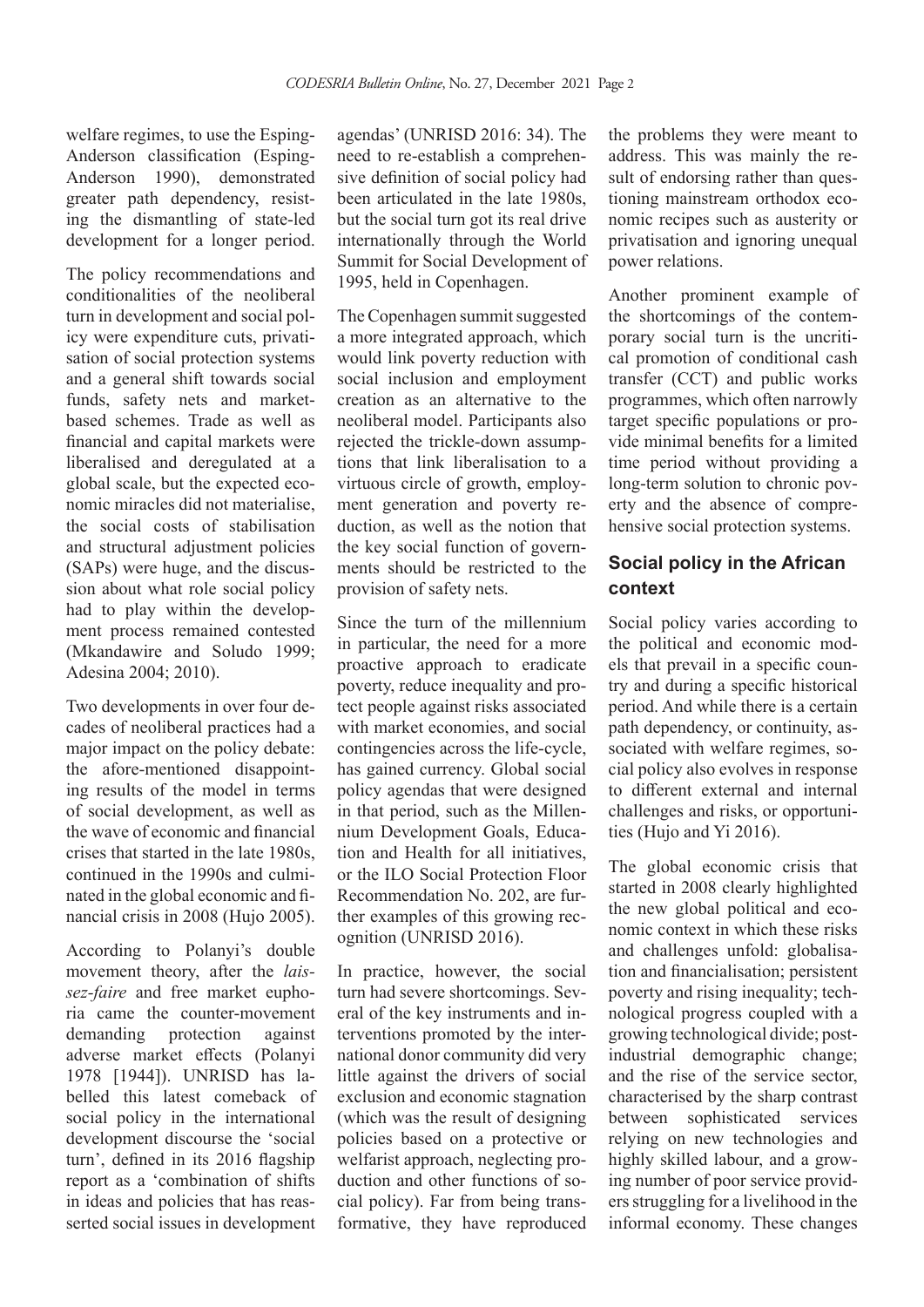are interlinked and have reinforcing and contradictory impacts on society – in the areas of global and national finance for development; employment, productivity and wages; vulnerability and poverty; inequality and the environment.

Turning to social policy in Africa, these policies have to be understood, then, in terms of their specific history and country context, and according to whether they respond successfully or less successfully to the new challenges and risks I have outlined.

Africa, like Latin America, has been a laboratory of development models and donor practices, especially after the global debt crisis of the early 1980s paved the way for a stronger integration of African economies into global markets. To define social policy models or welfare regimes in Africa is a difficult task, not only because the traditional approaches developed in the classical literatures are often not suitable and new classifications are not entirely satisfactory, but also because the continent's more recent history has seen an increasing hybridisation of models and fragmentation of approaches, rather than a consolidation of a social model that could easily be linked to a dominant mode of production, such as a market, family or state economy.

Social policy approaches in Africa were shaped by colonial history, when rudimentary social policy systems were introduced following the respective European models. These were aligned with the requirements of a specific pattern of incorporation in the colonial economy –for example, cash crop economies in West Africa versus labour-reserve economies in Southern Africa, as Mkandawire has shown in his seminal works about colonial heritage and welfare

and tax regimes in Africa (Mkandawire 2010; 2020). What I find especially interesting in this work is that contestation and rupture were crucial to adapt these models to new state visions in the post-independence era, post-conflict situations or periods of political transition, for example after the end of apartheid regimes, rectifying old injustices and adapting schemes to current challenges.

Secondly, social policy approaches in sub-Saharan Africa were influenced by factors such as economic crises, donor influence and generalised institutional crisis driven by SAPs, which had resulted in economic polarisation, fragmented social identities and a backlash against the post-independence modernisation project (Bangura 1994). This crisis in the public sector was then meant to be fixed through public management approaches and good governance reforms in the 1990s, but the neglect of social relations and an enabling environment for institutional reform led to widespread failure of this agenda; and the necessary resources and administrative capacities to expand what had started as a universal approach in many countries after independence could not be maintained (Bangura and Larbi 2006).

The traditional social policy definition (see, for example, UNRISD 2010: Chapter 5) comprises social insurance schemes, social assistance programmes and labour market policies (in addition to the social services that were the primary focus of post-independence African states), which are either directly financed and provisioned through the state, or at least regulated by the state. However, this conception of social policy could not be successfully emulated in the African context for several reasons. Firstly, the coverage of formal contributory insurance remained low in contexts of high economic informality; secondly, it declined further when public sector workers were retrenched in large numbers during structural adjustment; and thirdly, in the case of public services such as education and health, which had started off ambitiously in many countries in the post-independence period, their subsequent privatisation and dismantling resulted in fragmented, unequal and underfunded systems, with negative impacts on access and quality.

The results of these social policy responses to a changing global context and recurrent crises have been mixed. Poverty, while reduced in some countries, has not been eliminated, and inequality has actually increased in developed and developing countries. Poverty in absolute numbers has increased in sub-Saharan Africa, and in many countries in the region the majority of the population still lives in poverty and precariousness.

In sum, the social systems that were meant to be built over several generations in tandem with economic development and in a synergistic way stalled, or more correctly, were aborted prematurely, with the state losing its steering and coordinating function in both social and economic policy. This loss of steering capacity meant reacting to and accommodating the exigencies of a globalised market economy, represented by donors, IFIs, Multinational Corporations and large investors, rather than negotiating with and responding to the claims of ordinary citizens and national interest groups to move forward a home-grown, long-term development vision.

This loss of policy space and state capacity, but also the worsening of state–citizen relations, and the fact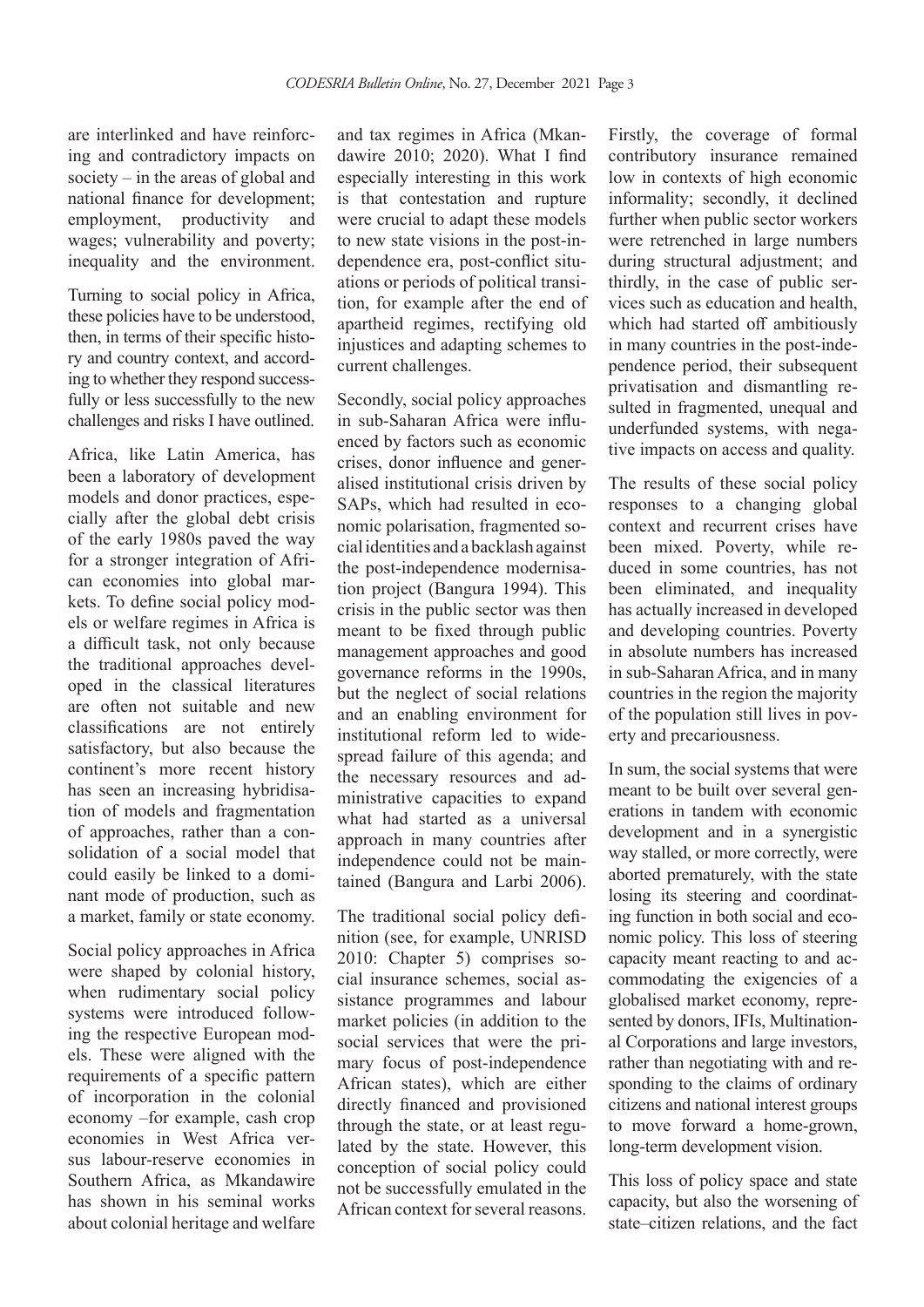that democratic regimes often appeared to be 'choiceless' or 'disempowered' (Mkandawire 2006) in the face of external constraints and interferences, go indeed a long way to explain the bad governance, patronage, rent-seeking and corruption that have haunted the continent.

### **Rethinking social policy in Africa: four ideas**

In the last part of this article I would like to sketch four ideas for rethinking social policy in Africa and beyond.

## *Combining productivist with rights-based approaches to social policy*

We have already discussed the need for a productivist approach to social policy, but certain aspects of this approach have also been criticised, especially the linking of entitlements with formal employment, as this excludes all those in the informal economy or engaged in unpaid care and domestic work. Advocating for delinking social rights from employment became popular, as the expansion of tax-financed social assistance schemes and debates on basic income demonstrate.

There are, however, many good reasons to maintain the link between labour and capital through social insurance – for example, to keep employers responsible for financing social insurance schemes and social services, and to emphasise the productive contribution of informal workers, which can enhance their bargaining position in claiming support from business and the state (Alfers, Lund and Moussié 2017).

Indeed, an either/or approach between a productivist and a rightsbased approach to social policy is counterproductive, as both need to be pursued simultaneously (Alfers, Lund and Moussié 2017; Heintz and Lund 2012; UNRISD 2013).

#### *Integrating questions of sustainable financing into social policy*

Today, in a context of mounting uncertainty with regard to aid flows, and with many rich economies in crisis, the mobilisation of domestic resources is increasingly important for achieving development goals. This is highlighted in the Addis Ababa Action Agenda for Finance for Development as a key means of implementing the Sustainable Development Goals (UN 2015a; 2015b; UNRISD 2016). While more attention to financing challenges is laudable, what is often neglected are the productive, redistributive, reproductive and protective implications of different financing instruments (UNRISD 2010), the consequences of power imbalances between actors engaged in fiscal and revenue bargains, the political factors that impact on the potential to mobilise resources, as well as constraints emerging from the international context (Hujo 2020).

## *Broader questions, such as rising inequality and environmental problems*

One of the greatest challenges of our time is the rise in inequality, within and between countries, and vertical and horizontal inequalities related to income and group differences. Economic models determine to a great extent who benefits from growth processes, and to what extent redistribution happens through tax and social policies, or other regulations for investors and wealth owners.

Social policy needs to integrate affirmative action and interventions targeted at specific groups into a universal framework that benefits and is supported by all people, in order to maintain the necessary linkages between classes, generations, genders or national groups, etc., to promote a sense of national identity and social cohesion.

Climate change and environmental sustainability are equally at the top of the international agenda since states launched the 2030 Agenda for Sustainable Development in 2015. Sustainability is not a new subject, but historical memory is again short. The 1970s and 1980s featured emancipatory ecological movements from below in a variety of countries, which included a different vision of the economy and society, before the topic was captured by corporate and political elites who brought in a business mindset and the commodification of nature as the solution.

What does the environmental challenge mean for TSP? In UNRISD, eco-social policies have been analysed as an integrated approach to this challenge, but social policies that have a clear environmental dimension are still rare, and often fall into the public works or CCT category –for example, the Indian MN-REGA employment scheme or the Brazilian Bolsa Verde programme. We need more debate and analysis on how to harness social policies for environmental sustainability, for example with regard to social services and infrastructure, labour market policies and social security.

# *Consider the politics of social policy making: who drives transformative change?*

Next to structural factors, agency is a key determinant of social policy. The power of ideas, the lasting impact of a generation of African leaders who did not shy away from substantive thinking and long-term visions, and the importance of non-state actors, civil society, vot-